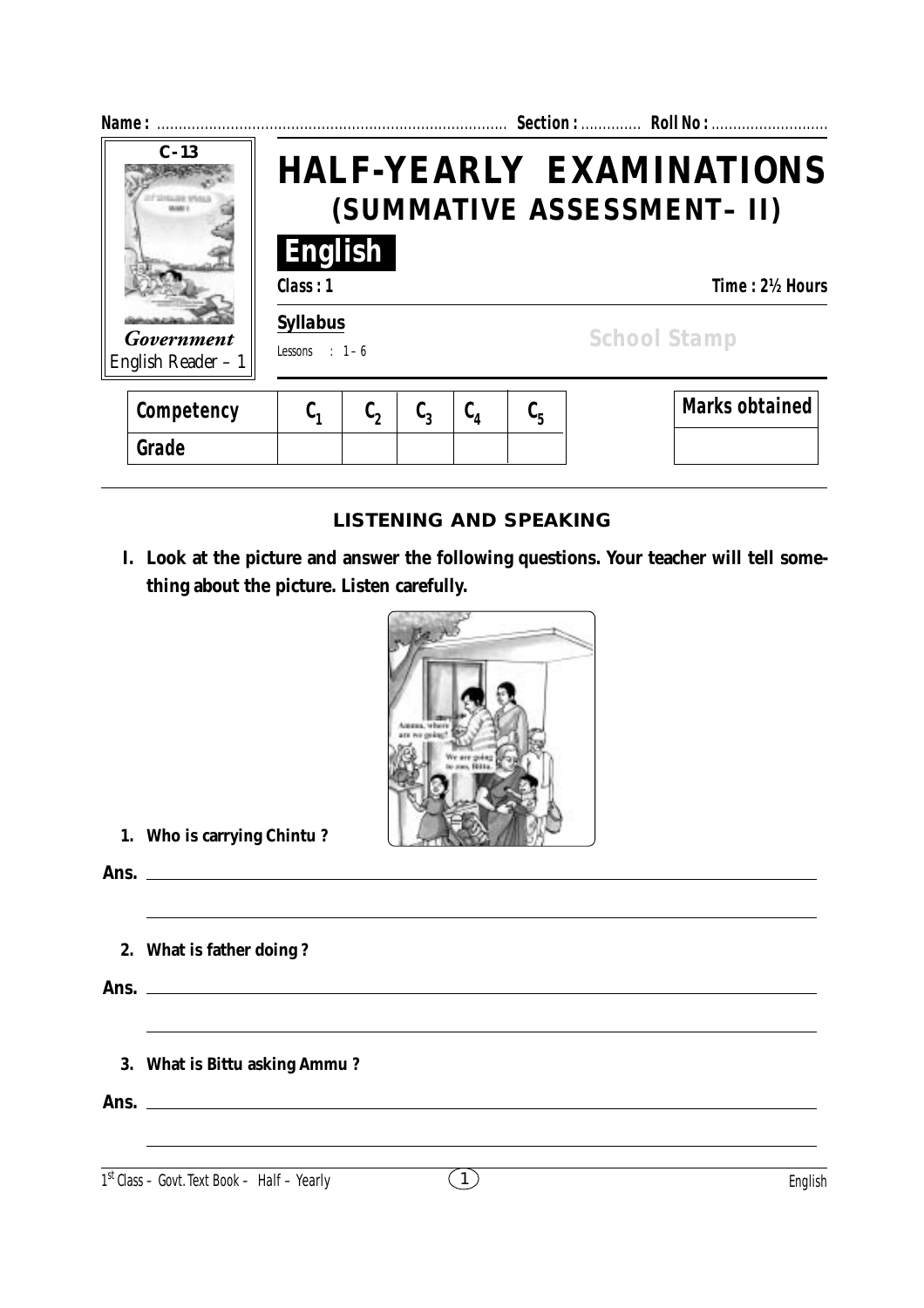**II. Look at the picture and answer the following questions.**



**1. What is Bittu asking Ammu ?**

**Ans. 2. What is Ammu saying to Bittu ?**

**Ans.**

## **READING & RESPONDING**



**II. Draw the pictures of any two things you use. Colour them and write their names.**

| 1) |                                                | 2)             |                                                                                                                                                                                                                                                                                                   |         |
|----|------------------------------------------------|----------------|---------------------------------------------------------------------------------------------------------------------------------------------------------------------------------------------------------------------------------------------------------------------------------------------------|---------|
|    |                                                |                |                                                                                                                                                                                                                                                                                                   |         |
|    |                                                |                |                                                                                                                                                                                                                                                                                                   |         |
|    |                                                |                |                                                                                                                                                                                                                                                                                                   |         |
|    |                                                |                |                                                                                                                                                                                                                                                                                                   |         |
|    |                                                |                |                                                                                                                                                                                                                                                                                                   |         |
|    |                                                |                |                                                                                                                                                                                                                                                                                                   |         |
|    |                                                |                |                                                                                                                                                                                                                                                                                                   |         |
|    | This is $\frac{1}{2}$                          |                | This is $\frac{1}{2}$ is $\frac{1}{2}$ is $\frac{1}{2}$ is $\frac{1}{2}$ is $\frac{1}{2}$ is $\frac{1}{2}$ is $\frac{1}{2}$ is $\frac{1}{2}$ is $\frac{1}{2}$ is $\frac{1}{2}$ is $\frac{1}{2}$ is $\frac{1}{2}$ is $\frac{1}{2}$ is $\frac{1}{2}$ is $\frac{1}{2}$ is $\frac{1}{2}$ is $\frac{1$ |         |
|    | III. Answer the following questions.           |                |                                                                                                                                                                                                                                                                                                   |         |
|    | 1) It is tall. It has a long neck. What is it? |                |                                                                                                                                                                                                                                                                                                   |         |
|    |                                                |                |                                                                                                                                                                                                                                                                                                   |         |
|    | $1st$ Class – Govt. Text Book – Half – Yearly  | $\overline{2}$ |                                                                                                                                                                                                                                                                                                   | English |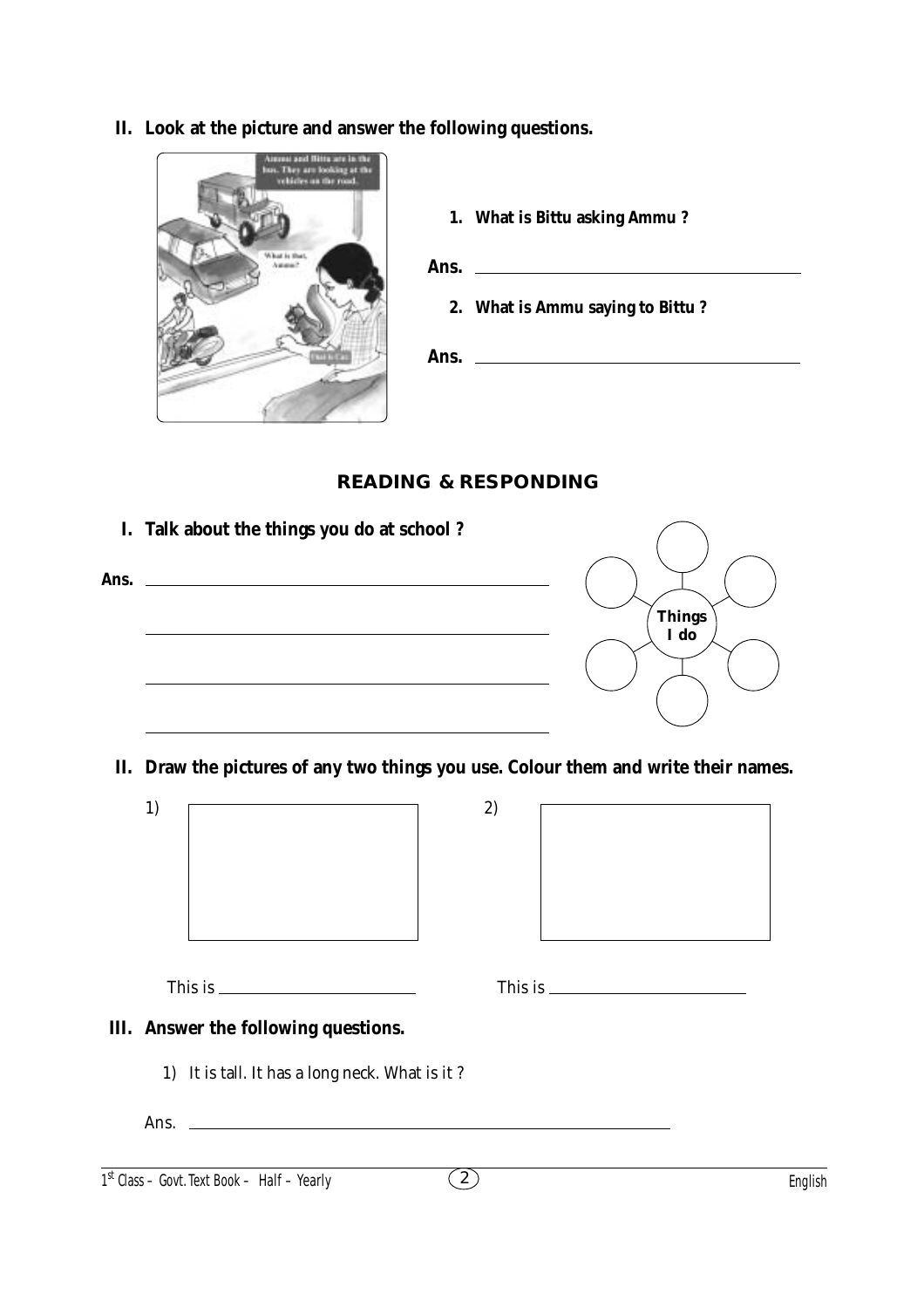| 3) What food do you like ?<br>Ans. $\qquad \qquad$<br>4) Who is washing face?<br>5) How do you go to school?<br>Ans. $\qquad \qquad$<br><b>WRITING</b><br>Write the food items you know.<br>I.<br>Ans.<br><u> 1989 - Johann Stoff, deutscher Stoffen und der Stoffen und der Stoffen und der Stoffen und der Stoffen und der Stoffen und der Stoffen und der Stoffen und der Stoffen und der Stoffen und der Stoffen und der Stoffen und d</u><br>II. Sing the Song.<br>Add lines to the song and sing.<br>What is Hari singing?<br><br>This is the way<br>ear | 2) What does Bittu want? |  |
|----------------------------------------------------------------------------------------------------------------------------------------------------------------------------------------------------------------------------------------------------------------------------------------------------------------------------------------------------------------------------------------------------------------------------------------------------------------------------------------------------------------------------------------------------------------|--------------------------|--|
|                                                                                                                                                                                                                                                                                                                                                                                                                                                                                                                                                                |                          |  |
|                                                                                                                                                                                                                                                                                                                                                                                                                                                                                                                                                                |                          |  |
|                                                                                                                                                                                                                                                                                                                                                                                                                                                                                                                                                                |                          |  |
|                                                                                                                                                                                                                                                                                                                                                                                                                                                                                                                                                                |                          |  |
|                                                                                                                                                                                                                                                                                                                                                                                                                                                                                                                                                                |                          |  |
|                                                                                                                                                                                                                                                                                                                                                                                                                                                                                                                                                                |                          |  |
|                                                                                                                                                                                                                                                                                                                                                                                                                                                                                                                                                                |                          |  |
|                                                                                                                                                                                                                                                                                                                                                                                                                                                                                                                                                                |                          |  |
|                                                                                                                                                                                                                                                                                                                                                                                                                                                                                                                                                                |                          |  |
|                                                                                                                                                                                                                                                                                                                                                                                                                                                                                                                                                                |                          |  |
|                                                                                                                                                                                                                                                                                                                                                                                                                                                                                                                                                                |                          |  |
|                                                                                                                                                                                                                                                                                                                                                                                                                                                                                                                                                                |                          |  |
|                                                                                                                                                                                                                                                                                                                                                                                                                                                                                                                                                                |                          |  |
|                                                                                                                                                                                                                                                                                                                                                                                                                                                                                                                                                                |                          |  |
|                                                                                                                                                                                                                                                                                                                                                                                                                                                                                                                                                                |                          |  |
|                                                                                                                                                                                                                                                                                                                                                                                                                                                                                                                                                                |                          |  |
|                                                                                                                                                                                                                                                                                                                                                                                                                                                                                                                                                                |                          |  |
|                                                                                                                                                                                                                                                                                                                                                                                                                                                                                                                                                                |                          |  |
|                                                                                                                                                                                                                                                                                                                                                                                                                                                                                                                                                                |                          |  |
|                                                                                                                                                                                                                                                                                                                                                                                                                                                                                                                                                                |                          |  |
|                                                                                                                                                                                                                                                                                                                                                                                                                                                                                                                                                                |                          |  |
|                                                                                                                                                                                                                                                                                                                                                                                                                                                                                                                                                                |                          |  |